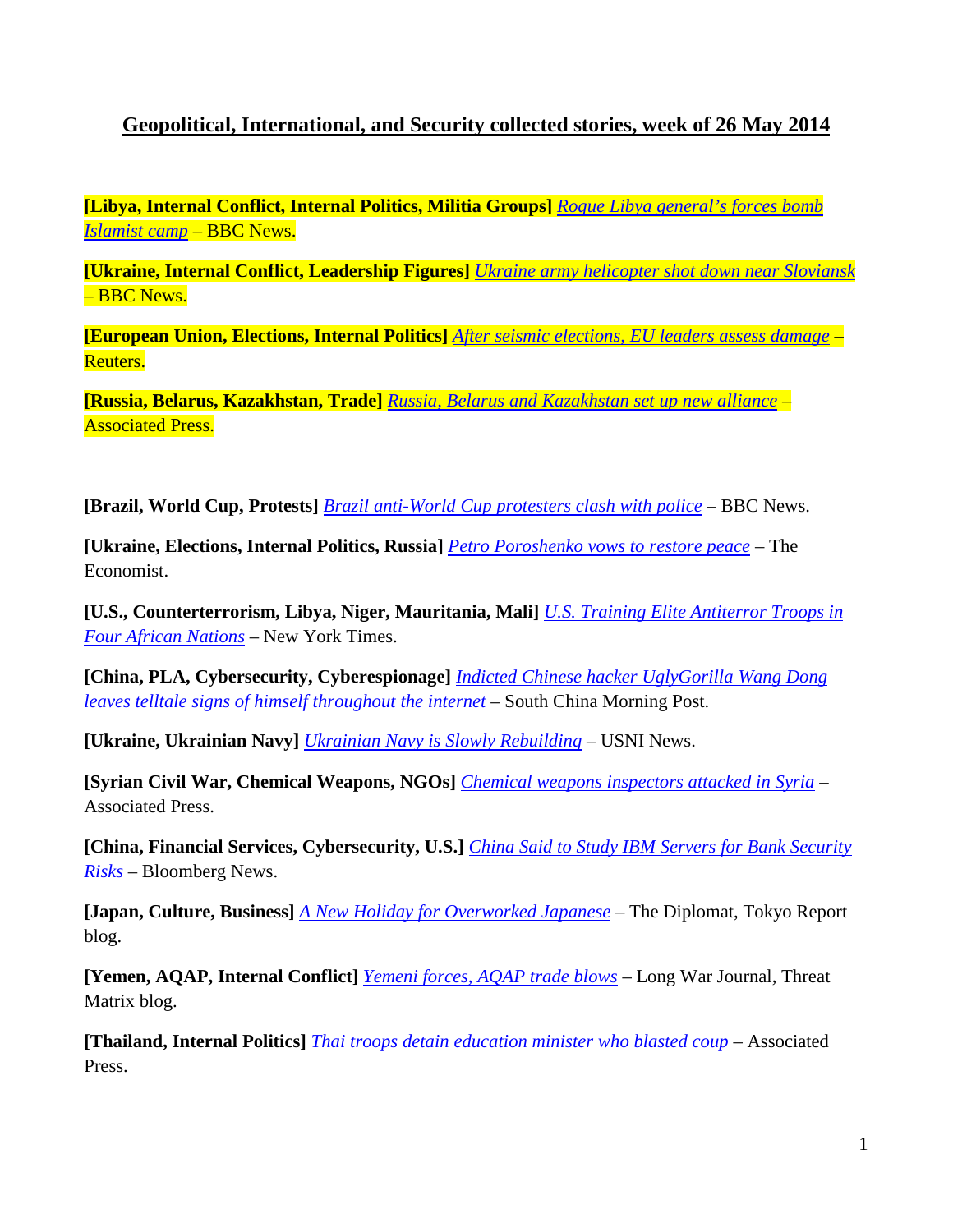**[China, Organized Crime, Corruption, Internal Politics]** *[Businessman linked to China's ex-security](http://www.reuters.com/article/2014/05/23/us-china-corruption-idUSBREA4M01L20140523)  [tsar sentenced to death](http://www.reuters.com/article/2014/05/23/us-china-corruption-idUSBREA4M01L20140523)* – Reuters.

**[Ukraine OSCE, Internal Conflict]** *[Rebel leader says his men holding OSCE monitors](http://www.businessweek.com/ap/2014-05-29/rebel-leader-says-his-men-holding-osce-monitors)* – Associated Press.

**[Zimbabwe, IDPs, Labor, Unconfirmed]** *[Did Robert Mugabe fake a flood in Zimbabwe this](http://www.csmonitor.com/World/2014/0522/Did-Robert-Mugabe-fake-a-flood-in-Zimbabwe-this-February-video)  [February?](http://www.csmonitor.com/World/2014/0522/Did-Robert-Mugabe-fake-a-flood-in-Zimbabwe-this-February-video)* – Christian Science Monitor.

**[China, Vietnam, Maritime, Disputed Territories]** *[Vietnam, China trade barbs after Vietnamese](http://www.reuters.com/article/2014/05/27/us-vietnam-china-idUSKBN0E70CF20140527)  [fishing boat sinks](http://www.reuters.com/article/2014/05/27/us-vietnam-china-idUSKBN0E70CF20140527)* – Reuters.

**[Colombia, Elections, Internal Politics]** *[Colombia election: Santos to face Zuluaga in run-off](http://www.bbc.com/news/world-latin-america-27567604)* – BBC News.

**[Iraq, Terrorism, Sectarian Violence]** *[Iraq: Suicide attack kills at least 17 in Baghdad](http://www.washingtonpost.com/world/middle_east/iraq-suicide-attack-kills-at-least-14-in-baghdad/2014/05/27/27079cf0-e597-11e3-a70e-ea1863229397_story.html)* - Associated Press.

**[U.S., Civil Liberties, Intelligence Agencies, Internal Politics]** *[House Passes NSA Reform After Major](http://thecable.foreignpolicy.com/posts/2014/05/22/house_passes_nsa_reform_after_major_concessions_by_privacy_advocates)  [Concessions by Privacy Advocates](http://thecable.foreignpolicy.com/posts/2014/05/22/house_passes_nsa_reform_after_major_concessions_by_privacy_advocates)* – Foreign Policy.

**[China, U.S., Cybersecurity, Business]** *[China to vet Western tech as cyber cold war heats up](http://www.v3.co.uk/v3-uk/news/2346455/china-to-vet-western-tech-as-cyber-cold-war-heats-up)* – V3.co.uk.

**[Egypt, Ansar Beit Al Maqdis, Internal Conflict]** *[Islamist militant leader in Egypt's Sinai killed:](http://www.reuters.com/article/2014/05/23/us-egypt-militant-idUSBREA4M0MI20140523)  [security sources](http://www.reuters.com/article/2014/05/23/us-egypt-militant-idUSBREA4M0MI20140523)* – Reuters.

**[European Union, Culture, Food]** *[Bulgarian Salad Voted Europe's Favourite Food](http://bigthink.com/strange-maps/658-bulgarian-salad-voted-europes-favourite-food)* – Strange Maps.

**[U.S. Air Force, Budgets, Ground Attack Aircraft, Internal Politics]** *[Critics accuse Air Force of](http://www.pbs.org/newshour/updates/critics-accuse-air-force-manipulating-data-support-10-retirement/)  [manipulating data to support A-10 retirement](http://www.pbs.org/newshour/updates/critics-accuse-air-force-manipulating-data-support-10-retirement/)* – PBS Newshour.

**[Iran, Crime, Internal Politics]** *[Iran hangs businessman convicted of \\$2.6 billion bank scam](http://www.abc.net.au/news/2014-05-24/iran-hangs-man-convicted-of-26-billion-bank-scam/5475958)* – Agence France-Presse.

**[U.S., Fisheries, Trade, Economy]** *['Jellyballs' Are Serious Business](http://www.theatlantic.com/business/archive/2014/05/jellyballs-are-serious-business/371338/)* – The Atlantic.

**[Belgium, Elections, IT]** *[Software bug disrupts e-vote count in Belgian election](http://www.networkworld.com/news/2014/052614-software-bug-disrupts-e-vote-count-281898.html)* – IDG News Service.

**[Nigeria, Boko Haram, Internal Conflict]** *[Boko Haram attack kills 31 Nigerian security personnel](http://www.reuters.com/article/2014/05/27/us-nigeria-violence-idUSKBN0E71Z820140527)* – Reuters.

**[U.S., Smuggling, Endangered Species, China]** *[US jails Chinese mastermind of rhino horn smuggling](http://www.scmp.com/news/world/article/1520590/us-jails-chinese-mastermind-rhino-horn-smuggling-ring-six-years)  [ring for six years](http://www.scmp.com/news/world/article/1520590/us-jails-chinese-mastermind-rhino-horn-smuggling-ring-six-years)* – Associated Press.